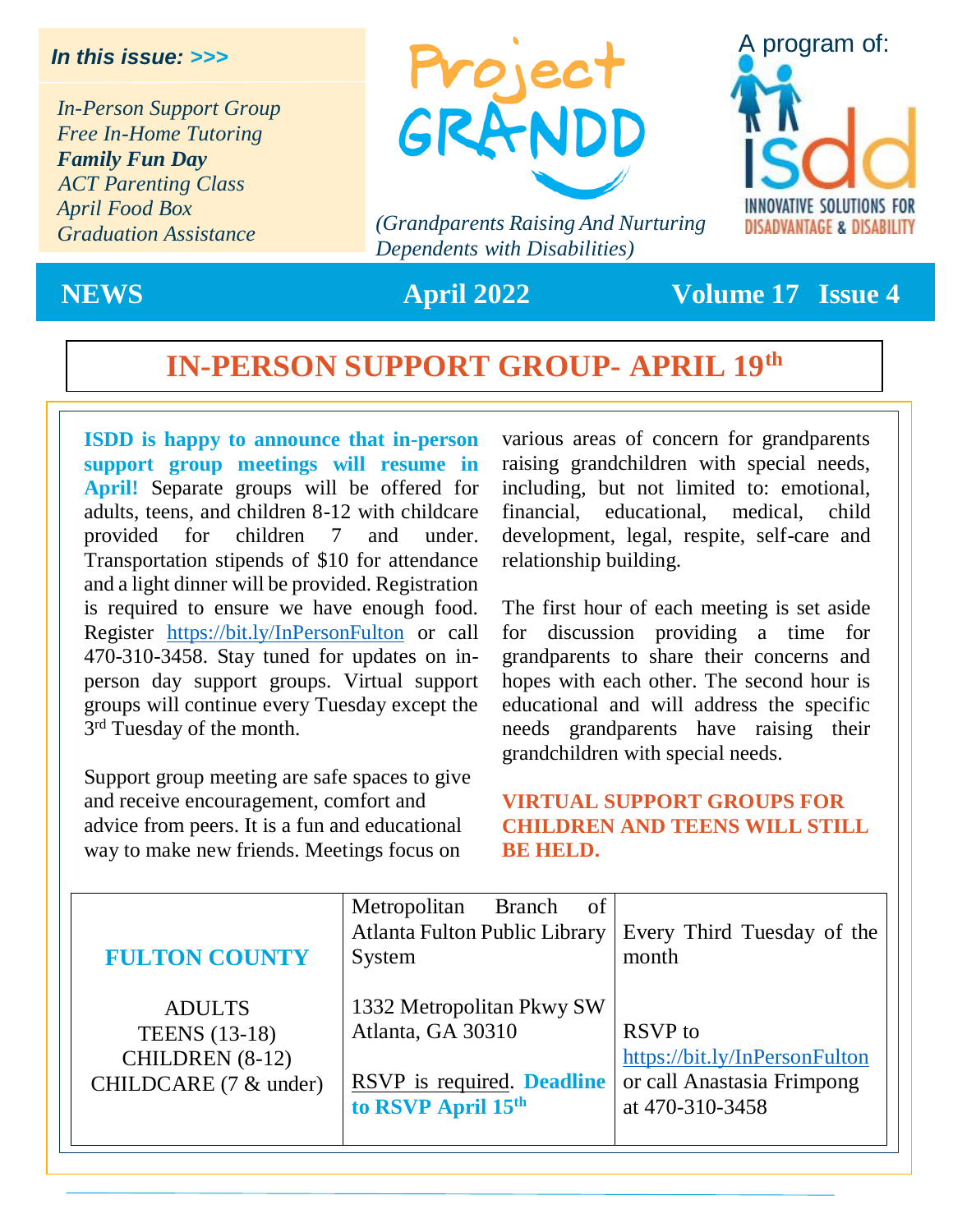## **FREE IN-HOME TUTORING**

Is your child struggling in school? Could tutoring help? ISDD has partnered with In-Home Tutors Atlanta to provide free tutoring services in your home or virtually online to school-aged children ages 5-18 who are not performing at grade level. If interested, contact Thindiwia Meredith, Program Director at 470-310-3452.

# **SPRING FAMILY FUN DAY- MAY 7TH @10AM-2PM**

The High Museum is joining with ISDD to offer a **FREE** opportunity for caregivers who are active in Project GRANDD to make a joyful memory with the children in your care. Your day will include an introduction to the museum, hands-on art activity and lunch. This event is suitable for children aged 3 to 17. The museum will provide free parking in their parking deck and ISDD will provide transportation stipends (\$10/auto, \$5 per person by MARTA, or \$8 MARTA Mobility). If you want to take part in this wonderful experience, register at<https://bit.ly/HighFFD> or contact your case manager by **April 15th**! NOTE- you must be actively participating in Project GRANDD by working with your case manager or attending support groups/ classes to attend this event. This event is ONLY for you and the children you are responsible for raising.

## **SUPPORT GROUPS**

Starting April 19<sup>th</sup>, in-person support groups will be conducted on the third Tuesday of each month unless stated otherwise. Virtual support groups will still continue for those who cannot attend. **USE VIDEO IF YOU CAN TO SEE EVERYONE IN THE GROUP AND ENJOY THE** 

# **PRESENTATIONS!!**

**There will be no support group on 04/26**

| <b>Adult Support</b>  | 04/05- The Effects of Stress on | Google Meet:                         |
|-----------------------|---------------------------------|--------------------------------------|
| 10AM-12PM             | your Health: Oak Street Health  | https://bit.ly/ISDDAdult             |
|                       |                                 |                                      |
|                       | 04/12- Understanding Autism and | Phone: 414-600-9528                  |
|                       | Advocacy: Dr. Melissa Howard    | PIN: 888 104 633#                    |
|                       |                                 |                                      |
| <b>Family Support</b> | 04/19- Support $&$ Sharing      | <b>Fulton Public Library System-</b> |
| 6PM-8PM               |                                 | Metropolitan Branch                  |
| <b>Child Support</b>  | 04/06- Sharing $&$ Games        | Google Meet:                         |
| 6PM-7PM               |                                 | https://bit.ly/ISDDChild             |
|                       |                                 | Phone: 617-675-4444                  |
|                       |                                 | PIN: 730 691 702 0287#               |
| <b>Teen Support</b>   | 04/13- Sharing $&$ Games        | Google Meet:                         |
| 6PM-7PM               |                                 | https://bit.ly/ISDDTeen              |
|                       |                                 | Phone: 929-226-1946                  |
|                       |                                 | PIN: 508 364 396#                    |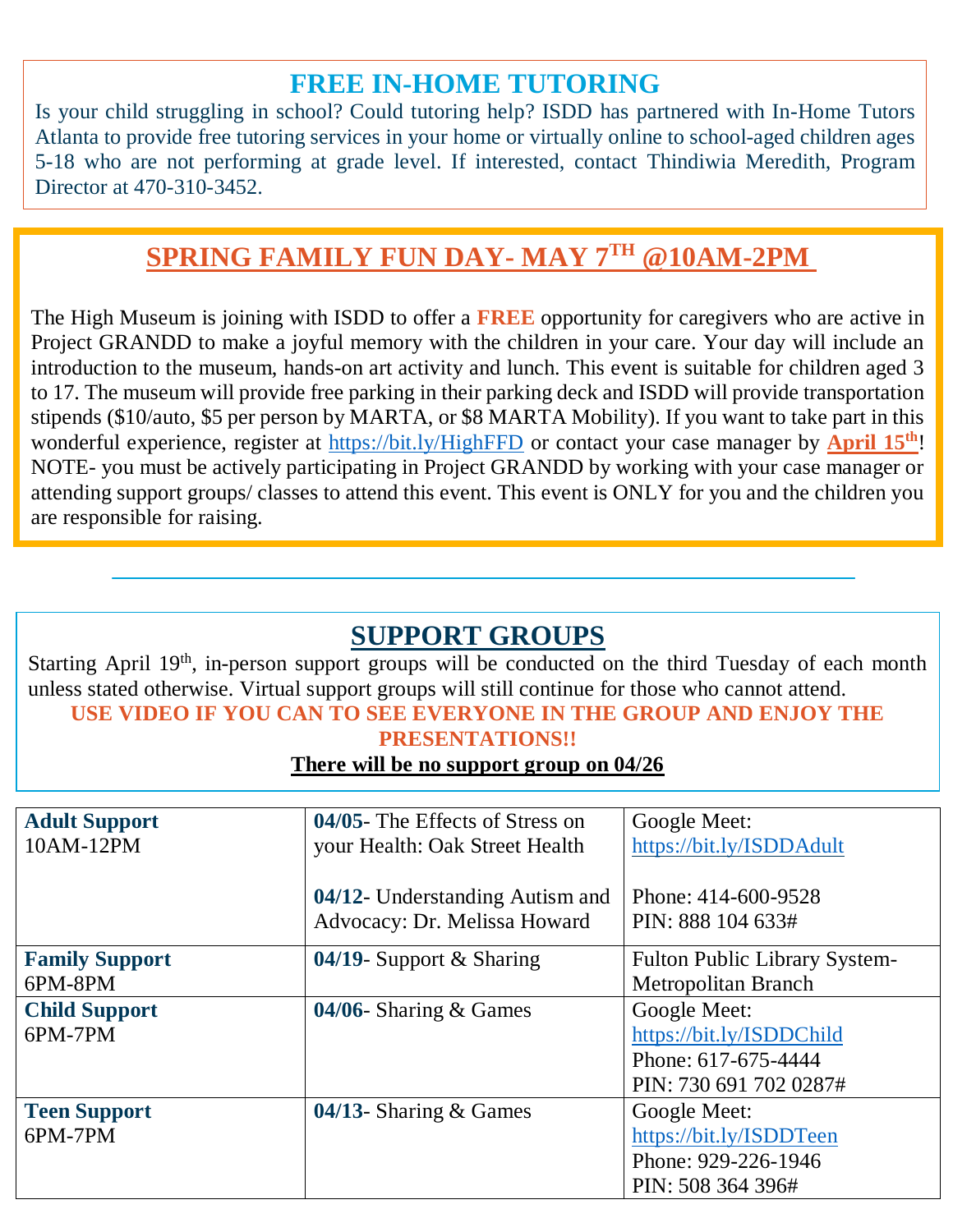# *ACT PARENTING CLASS- STARTING APRIL 21st @10AM-12PM*

ACT Raising Safe Kids is an evidence-based curriculum from the American Psychological Association designed to provide caregivers of children  $0 - 10$  years old with a toolbox of skills to effectively deal with difficult behaviors and form strong, healthy, loving attachments with your relative children. In nine weekly, two-hour fun and interactive classes, you'll learn what children can do and understand at different ages, effective methods of discipline, how to resolve conflicts in positive ways and how to reduce the influence of electronic media. **Classes are held virtually on Thursdays from 10AM-12PM beginning April 21, 2022.** The course is free, but pre-registration is **REQUIRED** so that we can mail the class materials to you. Deadline for registration is April 12th and classes begin April 21st. Register here:<https://bit.ly/ACTFeb2022> or call Laquena Craig at 470-798- 3025. **\$100 grocery gift card will be awarded to those who attend all nine sessions!**



## *APRIL FOOD BOX*

**EXCITING NEWS!** ISDD has obtained funding to deliver healthy food to your family for a limited time! This new program is available to caregivers who are 55+. Food deliveries will include meat, dairy, fresh fruit and vegetables, pantry items and more. Sorry, we cannot accept individual orders, only substitutions to accommodate allergies or special dietary needs. **Contact your case manager if you would like to receive a food delivery**. The April food box includes: **Chicken breasts, ham, peanut butter, tuna, deli meat, potatoes, cooking oil, bread, milk, juice, eggs, rice, fruits, low sugar cereal, frozen broccoli, frozen green beans, cheese, flour, mayonnaise, margarine, mac-n-cheese, onions, and carrots.**

### *GRADUATION ASSISTANCE*

Do you have a grandchild graduating from high school? Do you need assistance with graduation fees? If so, contact your case manager to discuss resources available to assist your child in preparation for this unforgettable moment! Congratulations to the ISDD grandparents and their amazing grandchildren!!